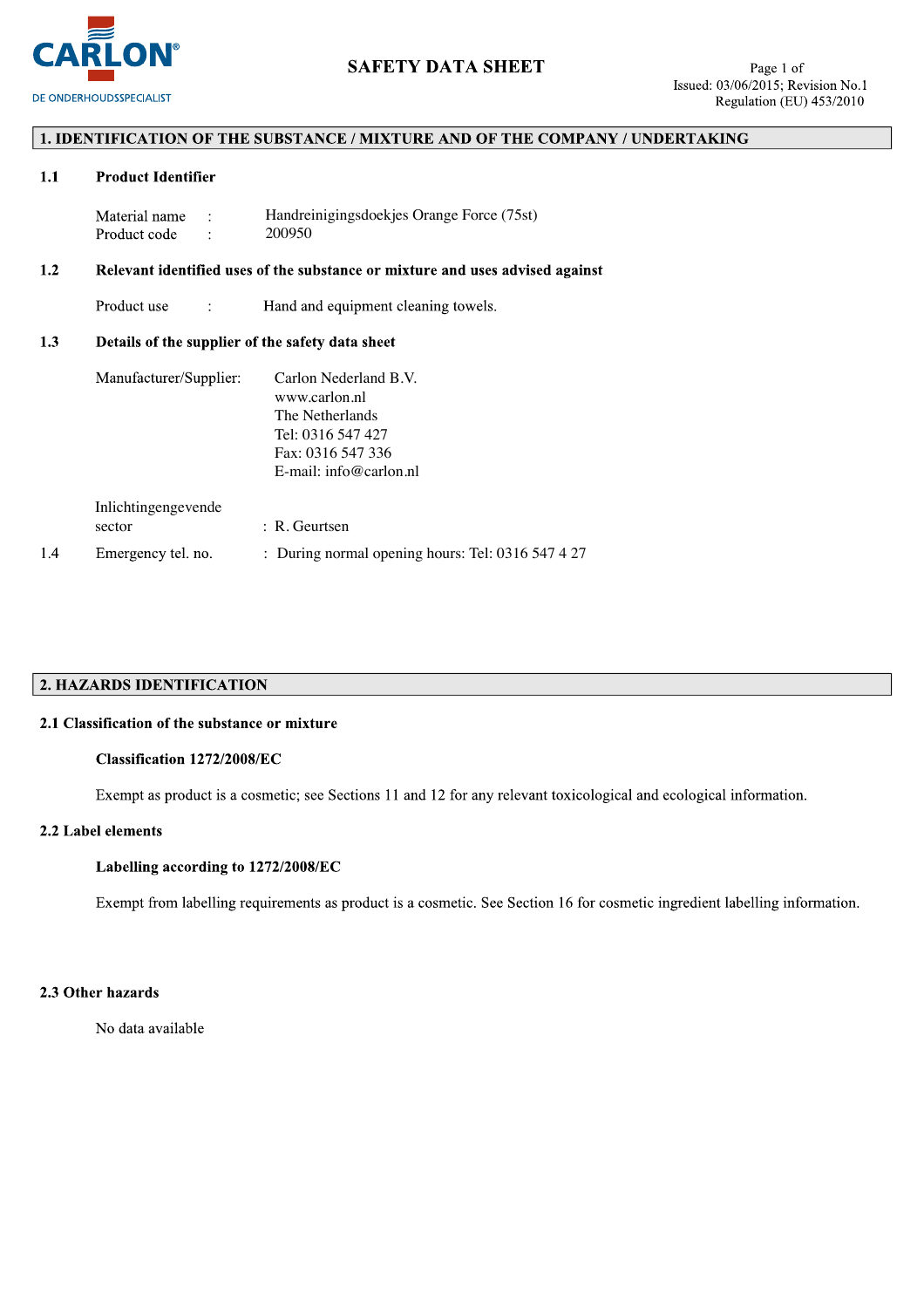## **3. COMPOSITION/INFORMATION ON INGREDIENTS**

## **3.2 Mixtures**:

## **Hazardous components**

| <b>Chemical Name</b>   | $CAS$ No./<br>$EC$ No./<br>Reg. No              | Classification (1272/2008/EC)                                                                                | Content     |
|------------------------|-------------------------------------------------|--------------------------------------------------------------------------------------------------------------|-------------|
| d-LIMONENE             | 5989-27-5<br>227-813-5<br>02-2119494323-37-0000 | Flam Liquid $3$ ; H226<br>Skin Irrit.2; H315<br>Skin Sens.1; H317<br>Asp.Tox.1; $H304$<br>Ag.Chronic 1; H410 | $2.5 - 5\%$ |
| <b>DECYL GLUCOSIDE</b> | 110615-47-9/68515-73-1                          | Skin Irrit.2; H315<br>Eye Irrit.1; H318                                                                      | $1 - 5\%$   |

**Other information**: Product is an aqueous mixture absorbed onto a cloth wipe.

See Section 16 for the full text of the H-statements noted above.

(1272/2008/EC: Classification, Labelling and Packaging of Substances and Mixtures (CLP) Regulation).

## **4. FIRST AID MEASURES**

## **4.1 Description of first aid measures**

General advice: Remove casualty from exposure ensuring one's own safety whilst doing so. Never give anything by mouth to an unconscious person.

**Skin contact**: Not applicable – product is for use on skin.

**Eye contact**: Rinse with water for 10 minutes and seek medical advice if irritation persists.

**Ingestion**: Unlikely due to the product's physical properties; if affected, rinse mouth with water and give water to drink. Do not induce vomiting. Seek medical advice.

**Inhalation**: No undue effects in normal circumstances, if affected remove to fresh air and seek medical advice.

# **4.2 Most important symptoms and effects, both acute and delayed**

May cause irritation to skin in sensitive individuals with prolonged contact.

# **4.3 Indication of any immediate medical attention and special treatment needed**

None.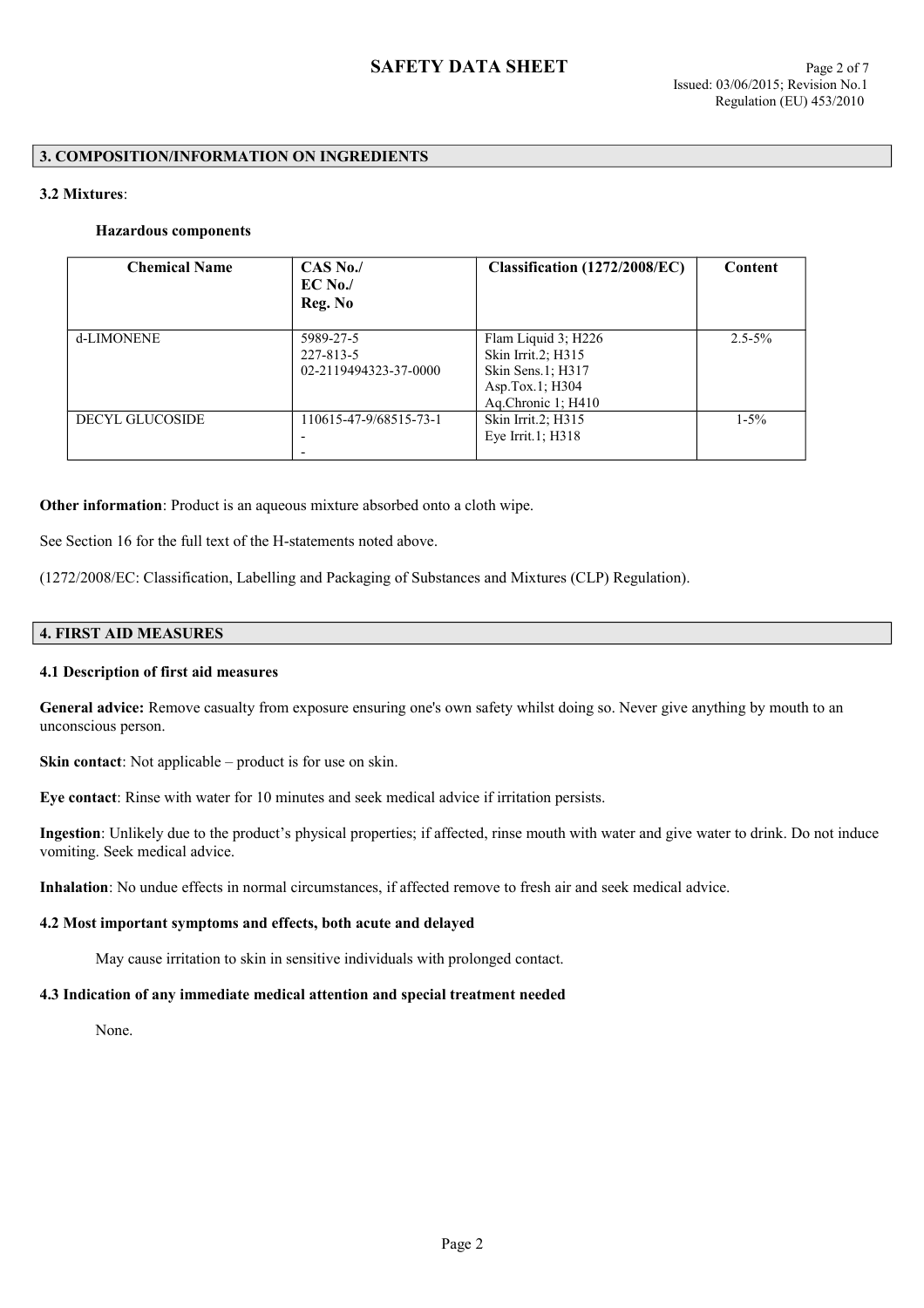# **SAFETY DATA SHEET** Page 3 of 7

#### **5. FIRE-FIGHTING MEASURES**

| 5.1 Extinguishing media                                   |                                                                                                                                   |  |  |
|-----------------------------------------------------------|-----------------------------------------------------------------------------------------------------------------------------------|--|--|
| Suitable extinguishing media:                             | Carbon dioxide; dry chemical powder; alcohol or polymer foam.                                                                     |  |  |
| Unsuitable extinguishing media:                           | High volume water jet                                                                                                             |  |  |
| 5.2 Special hazards arising from the substance or mixture |                                                                                                                                   |  |  |
| Specific hazards during fire-fighting:                    | Irritating/toxic fumes may be released at elevated temperatures.                                                                  |  |  |
| <b>5.3 Advice for fire-fighters:</b>                      |                                                                                                                                   |  |  |
| Special protective equipment:                             | Wear self-contained breathing apparatus. Use personal protective equipment.                                                       |  |  |
| Further information:                                      | Standard procedure for chemical fires. Use water spray to cool unopened containers.<br>Do not allow fire run-off to enter drains. |  |  |

## **6. ACCIDENTAL RELEASE MEASURES**

#### **6.1 Personal precautions, protective equipment and emergency procedures**

No special procedures necessary.

#### **6.2 Environmental precautions**

Unlikely to be a cause for concern due to the product's physical properties.

#### **6.3 Methods and materials for containment and cleaning up**

Wipe up any liquid spillage with absorbent material such as sand, earth, or vermiculite, and place in a labelled container for disposal in accordance with local/national regulations.

#### **6.4 References to other sections**

See sections 8 and 13 for personal protection and disposal information.

## **7. HANDLING AND STORAGE**

#### **7.1 Precautions for safe handling**

Handle in accordance with standard good housekeeping practices.

## **7.2 Conditions for safe storage, including any incompatibilities**

Store in a cool, well ventilated area. Protect from frost, heat and sunlight. Incompatible with oxidising agents. Keep away from food, drink and animal feed. Keep container tightly closed. Keep in original container.

## **7.3 Specific end use(s)**

No information available.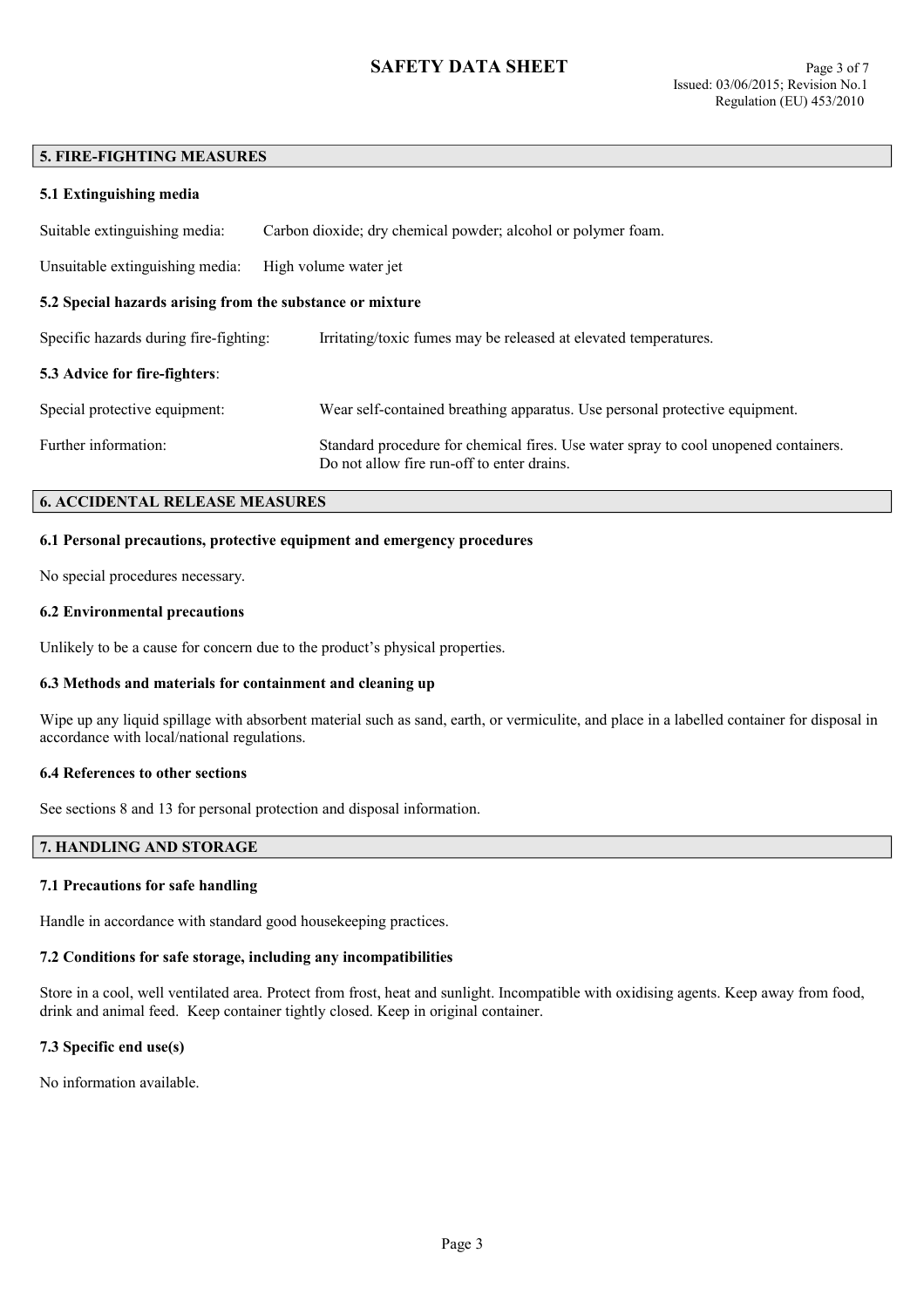## **8. EXPOSURE CONTROLS / PERSONAL PROTECTION**

**8.1 Control parameters:** No ingredients have been assigned a Workplace Exposure Limit.

**8.2 Exposure controls**

**Engineering measures**: No specific engineering measures required.

**Personal protective equipment**

**Respiratory protection**: Not required.

**Hand protection**: Not applicable.

**Eye protection**: Not required.

**Skin and body protection**: Not required.

**Hygiene measures:** Observe good industrial hygiene and safety practices. Do not eat or drink whilst using the product.

**Environmental exposure controls:** Do not discharge into drains or rivers.

## **9. PHYSICAL AND CHEMICAL PROPERTIES**

## **9.1 Information on basic physical and chemical properties**

| <b>State and colour</b>                       | Cloudy white aqueous liquid absorbed onto cloth wipe. |
|-----------------------------------------------|-------------------------------------------------------|
| Odour                                         | Orange                                                |
| <b>Odour Threshold</b>                        | No data available                                     |
| <b>Flammability</b>                           | Non-flammable, but may be combustible.                |
| <b>Flash point</b>                            | Not applicable                                        |
| Lower explosion limit                         | Not applicable                                        |
| <b>Upper explosion limit</b>                  | Not applicable                                        |
| <b>Explosive properties</b>                   | Not explosive                                         |
| <b>Thermal decomposition</b>                  | No data available                                     |
| <b>Auto-ignition temperature</b>              | Not applicable                                        |
| <b>Oxidising properties</b>                   | Non-oxidising                                         |
| Solubility in water                           | Dispersible (liquid)                                  |
| Solubility in other solvents                  | Not determined                                        |
| pН                                            | $9.7 - 10.2$                                          |
| Melting point/range                           | No data available                                     |
| <b>Boiling point/range</b>                    | No data available                                     |
| <b>Relative density</b>                       | 0.99                                                  |
| Vapour pressure                               | No data available                                     |
| Vapour density                                | No data available                                     |
| <b>Partition coefficient: n-octanol/water</b> | No data available                                     |
| <b>Viscosity (kinematic)</b>                  | No data available                                     |
| <b>Evaporation rate</b>                       | No data available                                     |

## **10. STABILITY AND REACTIVITY**

| 10.1 Reactivity                         | Generally non-reactive.                |
|-----------------------------------------|----------------------------------------|
| 10.2 Chemical stability                 | Stable under normal conditions.        |
| 10.3 Possibility of hazardous reactions | None if stored and used as directed.   |
| 10.4 Conditions to avoid                | Naked flames, ignition sources.        |
| 10.5 Incompatible materials             | Strong oxidising agents. Strong acids. |
| 10.6 Hazardous decomposition products   | Oxides of carbon.                      |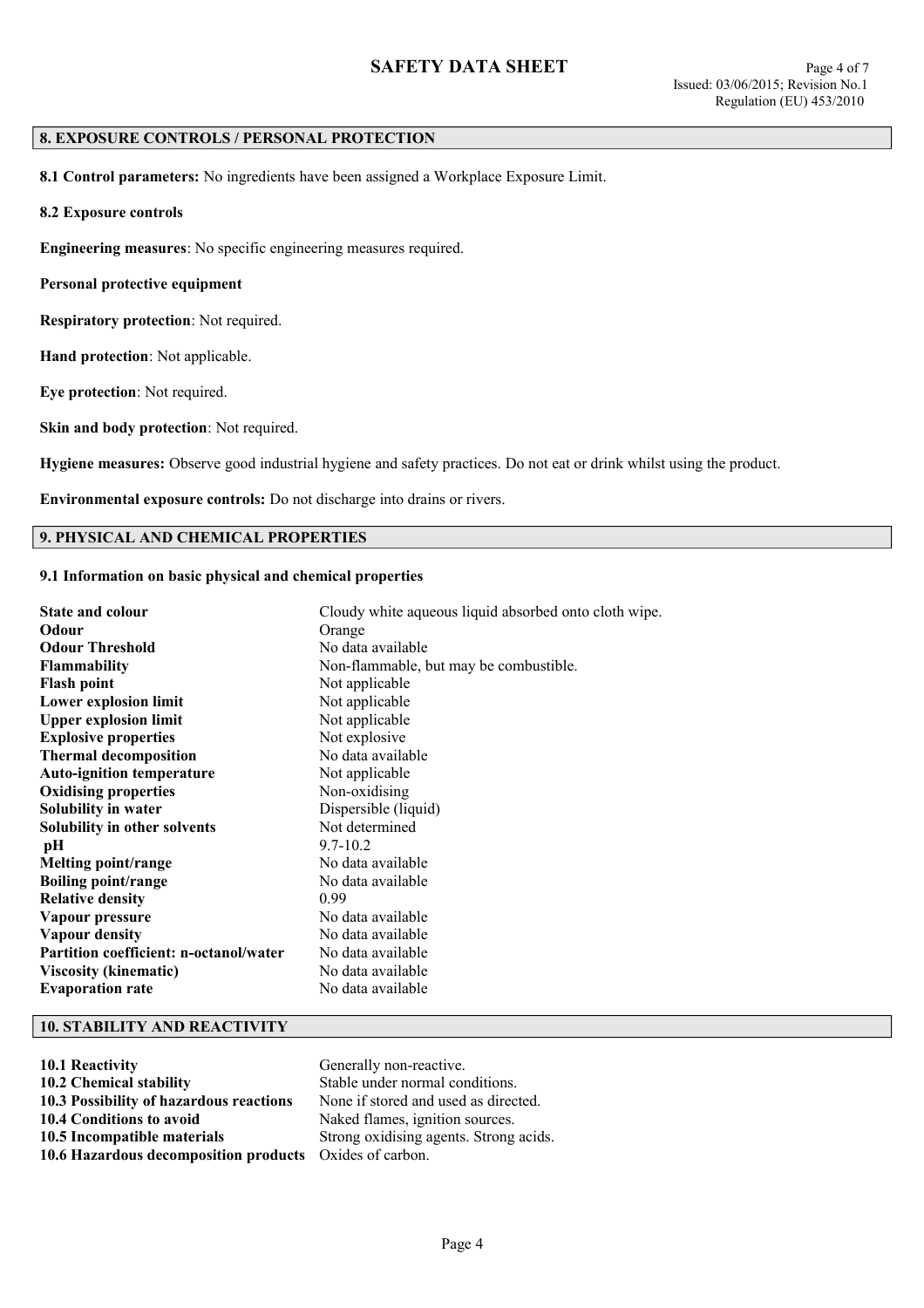## **11. TOXICOLOGICAL INFORMATION**

## **11.1 Information on toxicological effects**

## **Acute toxicity**

| <b>Chemical name</b>                      | Oral (LD50)                                                                                   | <b>Inhalation (LC50)</b> | Dermal (LD50)          |
|-------------------------------------------|-----------------------------------------------------------------------------------------------|--------------------------|------------------------|
| d-LIMONENE                                | $>4300-5500$ mg/kg (Rat)                                                                      | >1000 mg/kg (Mouse)      | $>5000$ mg/kg (Rabbit) |
| DECYL GLUCOSIDE                           | $>2000$ mg/kg (Rat)                                                                           | No data available.       | No data available.     |
| <b>Skin corrosion/irritation:</b>         | d-Limonene: Irritating to skin.<br>Decyl Glucoside: Irritating to skin.                       |                          |                        |
| Serious eye damage/eye irritation:        | d-Limonene: Irritating to eyes.<br>Decyl Glucoside: Severely irritating to eyes.              |                          |                        |
| <b>Respiratory or skin sensitisation:</b> | d-Limonene: May cause sensitisation in some individuals.<br>Decyl Glucoside: Non-sensitising. |                          |                        |
| <b>Repeated dose toxicity:</b>            | d-Limonene: No data available.<br>Decyl Glucoside: No data available.                         |                          |                        |
| Carcinogenicity:                          | d-Limonene: Not carcinogenic<br>Decyl Glucoside: No data available.                           |                          |                        |
| <b>Mutagenicity:</b>                      | d-Limonene: Not mutagenic<br>Decyl Glucoside: No data available.                              |                          |                        |
| <b>Toxicity for reproduction:</b>         | d-Limonene: Not toxic for reproduction.<br>Decyl Glucoside: No data available.                |                          |                        |
| Specific target organ toxicity (STOT):    | d-Limonene: No data available.<br>Decyl Glucoside: No data available.                         |                          |                        |
|                                           |                                                                                               |                          |                        |

## **Further information**

Because the level of hazardous ingredients present is low, the product as a whole is unlikely to cause any significant adverse effects.

# **12. ECOLOGICAL INFORMATION**

## **12.1 Toxicity**

| Chemical name                      | <b>Species</b>         | <b>Test</b> | Value             |
|------------------------------------|------------------------|-------------|-------------------|
| d-LIMONENE                         | Daphnia                | EC50 48h    | $0.4$ mg/l        |
|                                    | Fish                   | LC50 48h    | $33 \text{ mg/l}$ |
|                                    | Algae                  | EC50 72h    | $4$ mg/l          |
| DECYL GLUCOSIDE                    | Fish                   | LC50 48h    | $10-100$ mg/l     |
| 12.2 Persistence and degradability | Readily biodegradable. |             |                   |

| 12.3 Bioaccumulative potential          | Not expected to bioaccumulate.                                        |
|-----------------------------------------|-----------------------------------------------------------------------|
| 12.4 Mobility in soil                   | The liquid product is dispersible in water and migrates through soil. |
| 12.5 Results of PBT and vPvB assessment | Contains no PBT or vPvB substances.                                   |
| 12.6 Other adverse effects              | None.                                                                 |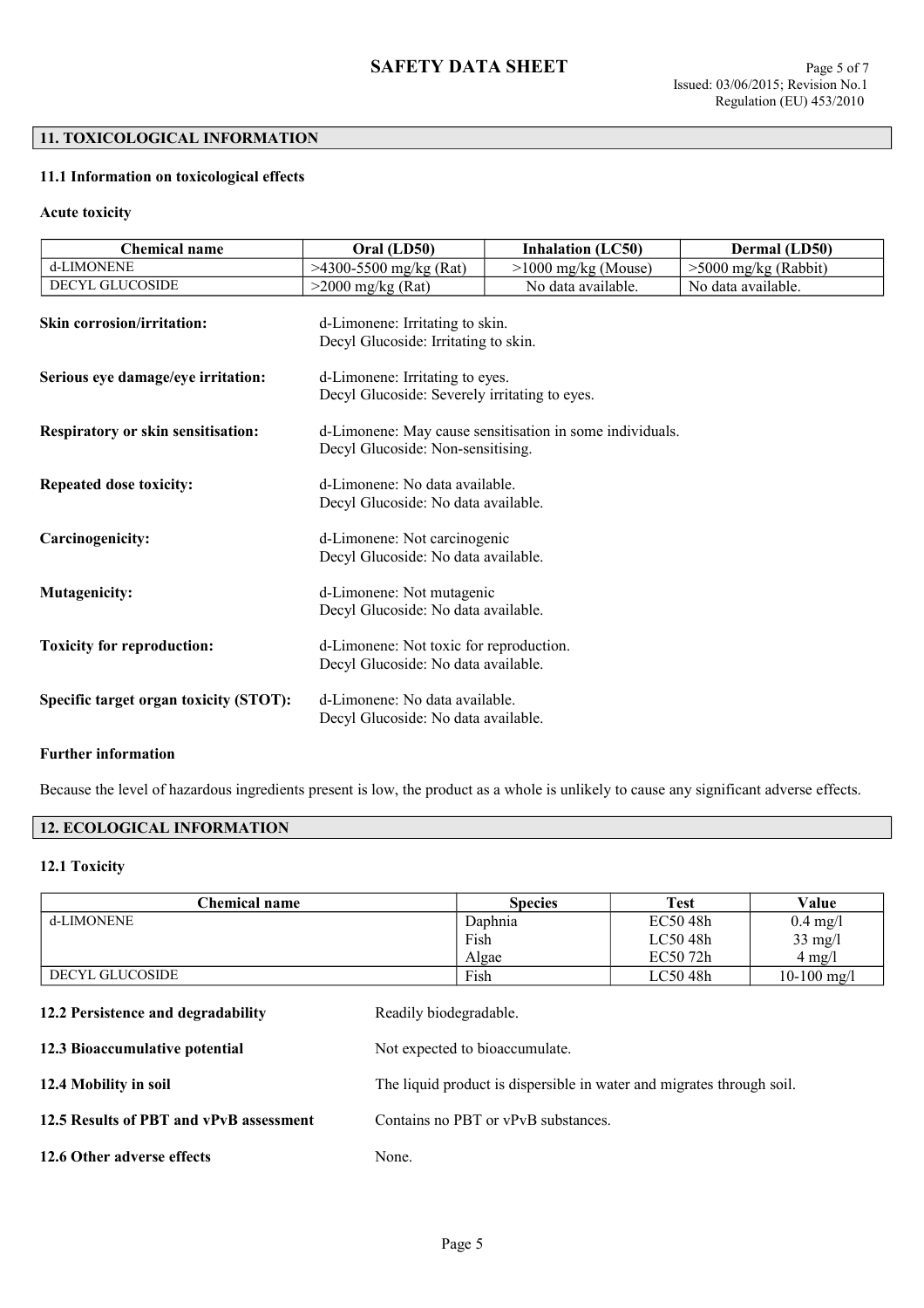#### **13. DISPOSAL CONSIDERATIONS**

#### **13.1 Waste treatment methods**

Disposal operations: Dispose of in accordance with local and national regulations. Do not dispose of waste into sewer. Do not dispose of together with household waste. Contact licensed waste disposal company. Empty containers should be taken to an approved waste handling site for recycling or disposal. Do not burn or use a cutting torch on the empty container.

#### **14. TRANSPORT INFORMATION**

| ADR/RID     | Not classified as hazardous for transport purposes. |
|-------------|-----------------------------------------------------|
| IMDG / IMO  | Not classified as hazardous for transport purposes. |
| IATA / ICAO | Not classified as hazardous for transport purposes. |

#### **15. REGULATORY INFORMATION**

#### **15.1 Safety, health and environmental regulations/legislation specific for the substance or mixture**

Volatile Organic Compounds (VOC) content: 30 g/l. (Directive 1999/13/EC)

The surfactant(s) contained in this product complies (comply) with the biodegradability criteria as laid down in Regulation (EC) No.648/2004 on detergents.

WGK Class = 1

### **15.2 Chemical Safety Assessment**

A Chemical Safety Assessment has not been performed on this product.

#### **16. OTHER INFORMATION**

This safety data sheet is prepared in accordance with Regulation EU 453/2010, amending Regulation (EC) No 1907/2006 (REACH - Registration, Evaluation, Authorisation and Restriction of Chemicals).

Tariff number: 34011900.

## **Labelling according to Regulation (EC) 1223/2009 on Cosmetic Products:**

Aqua, Decyl Glucoside, d-Limonene, Sorbitan Laurate, Benzyl Alcohol, BHT, 2-Bromo-2-Nitropropane-1,3-diol, Iodopropynyl Butylcarbamate.

## **Full text of H-statements referred to under section 3**

- H226 Flammable liquid and vapour.
- H304 May be fatal if swallowed and enters airways.
- H315 Causes skin irritation.
- H317 May cause an allergic skin reaction.
- H318 Causes serious eye damage.
- H410 Very toxic to aquatic life with long lasting effects.